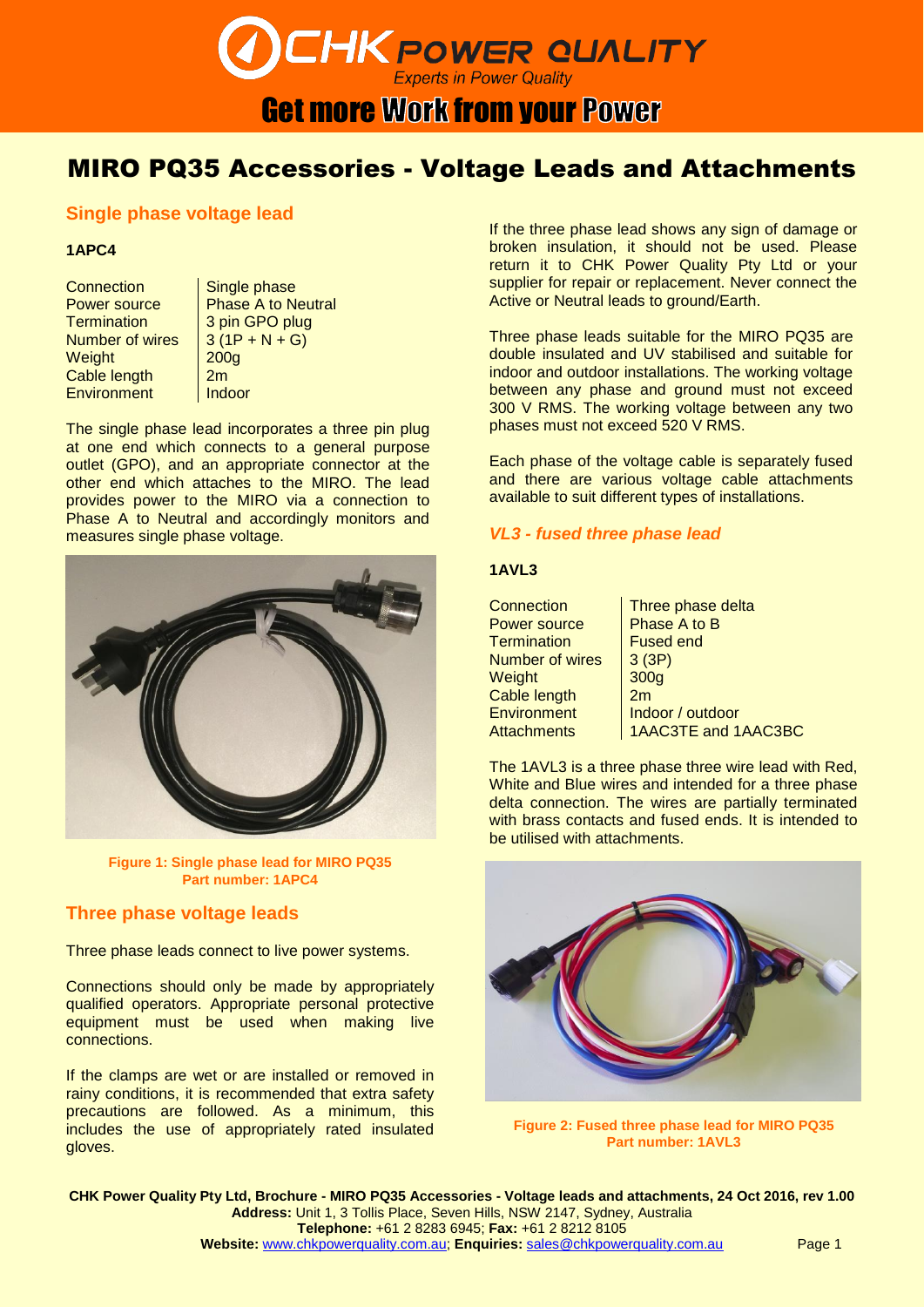## **CHK POWER QUALITY**

### **Get more Work from your Power**

#### *VL4 - fused three phase lead*

#### **1AVL4**

Termination **Fused end**<br>Number of wires  $4(3P + N)$ **Number of wires** Weight 100g Cable length 2m

Connection | Three phase star/wye Power source | Phase A to Neutral<br>Termination | Fused end Environment | Indoor / outdoor Attachments 1AAC4TE and 1AAC4BC

The 1AVL4 is a three phase four wire lead with Red, White, Blue and Black wires and intended for a three phase star connection. The wires are partially terminated with brass contacts and fused ends. It is intended to be utilised with attachments.



**Figure 3: Fused three phase lead for MIRO PQ35 Part number: 1AVL4**

#### *VL6 - fused three phase lead*

#### **1AVL6**

Termination Fused end<br>Number of wires 6 (3P +3N) Number of wires Weight 600g Cable length 2m Environment Indoor / outdoor

Connection Three phase star/wye/delta<br>
Power source Phase A to Neutral A Phase A to Neutral A Attachments | 1AAC6TE and 1AAC6BC

The 1AVL6 is a fused three phase six wire lead that connects to three phase circuits using six banana plugs. The lead has separate neutrals and intended as a general connection lead for use on all types of power systems.

The 1AVL6 lead measures Phase A to Neutral A, Phase B to Neutral B and Phase C to Neutral C voltages.

The 1AVL6 lead is fused with 2A, high rupture capacity (HRC) fuses. These fuses are an integral part of the 1AVL6 lead and are not user replaceable.



**Figure 4: Fused three phase lead for MIRO PQ35 Part number: 1AVL6**

#### *Lead attachments*

#### **1AAC4TE**

| Termination            | <b>Fused end</b>           |
|------------------------|----------------------------|
| <b>Number of wires</b> | $4(3P + N)$                |
| Weight                 | 150g                       |
| Cable length           | 20cm                       |
| <b>Environment</b>     | Indoor / outdoor           |
| <b>Attachments</b>     | VL4 and 2A 500V HRC, (10 x |
|                        | 38) mm fuses               |

Part numbers of individual items

- 1 x AC4TE/BK (Fused tinned end Black)
- 1 x AC4TE/BU (Fused tinned end Blue)
- 1 x AC4TE/RD (Fused tinned end Red)
- 1 x AC4TE/WH (Fused tinned end White) and
- 4 x FSHD2A10x38 (fuse)

#### **1AAC3TE**

Part numbers of individual items 1 x AC4TE/BU (Fused tinned end Blue) 1 x AC4TE/RD (Fused tinned end Red)

- 1 x AC4TE/WH (Fused tinned end White) and
- 3 x FSHD2A10x38 (fuse)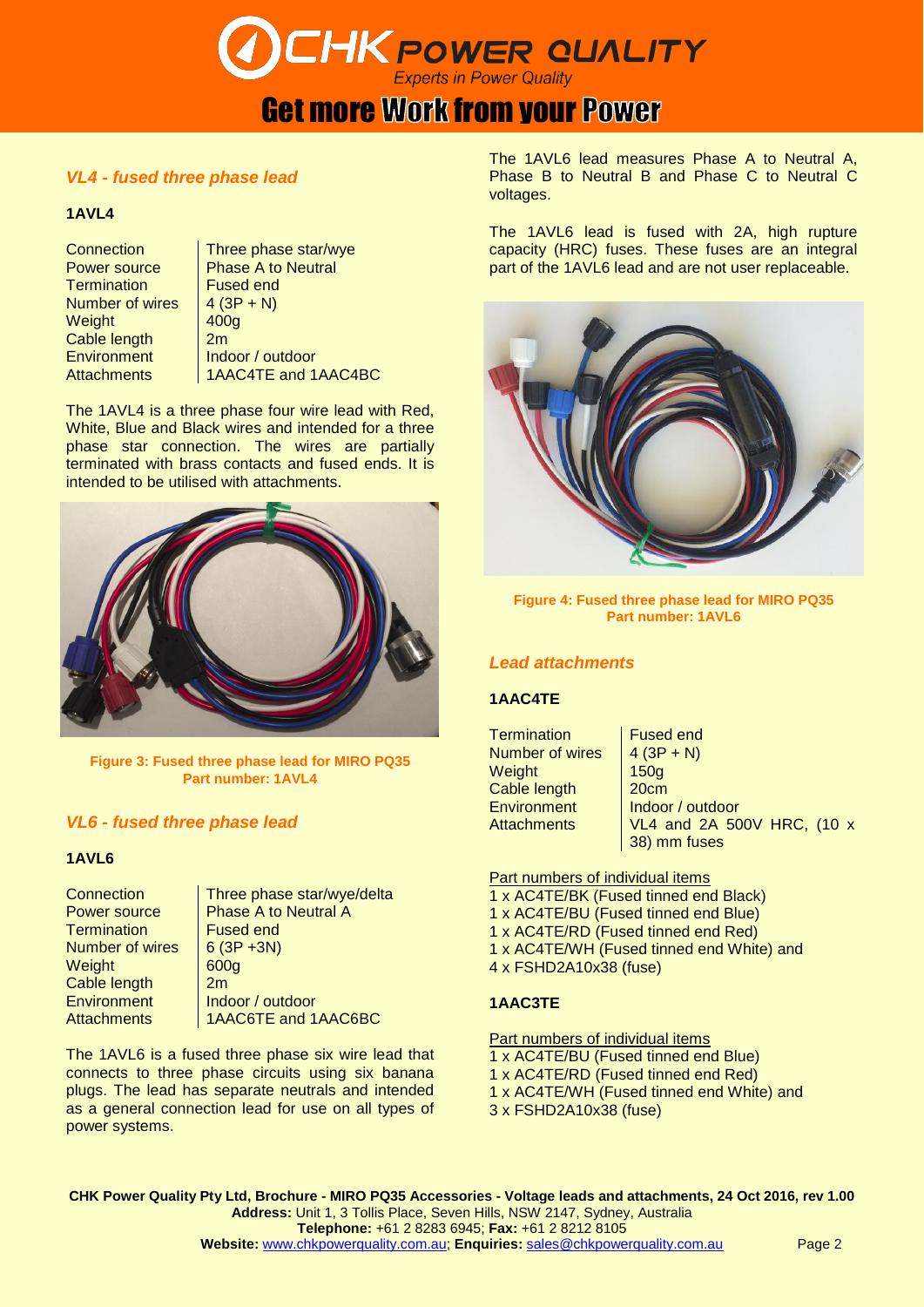# **CHK POWER QUALITY**

### **Get more Work from your Power**

#### **1AAC6TE**

**Part numbers of individual items** 3 x AC4TE/BK (Fused tinned end Black) 1 x AC4TE/BU (Fused tinned end Blue) 1 x AC4TE/RD (Fused tinned end Red) 1 x AC4TE/WH (Fused tinned end White) and 6 x FSHD2A10x38 (fuse)



**Figure 5: Tinned end fused attachment with fuses Part number: 1AAC4TE**

#### **1AAC4BC**

Termination Fused end<br>Number of wires  $4(3P + N)$ **Number of wires** Weight 200g Cable length | 20cm Environment | Indoor / outdoor Attachments | VL4

Part numbers of individual items 1 x CROC-PTE-BK (Black crocodile clip) 1 x CROC-PTE-BU (Blue crocodile clip) 1 x CROC-PTE-RD (Red crocodile clip) 1 x CROC-PTE-WH (White crocodile clip) 1 x AC4B-BK-P (Banana plug piggy fuse end) 1 x AC4B/BU (Banana plug assembly fuse end) 1 x AC4B/RD (Banana plug assembly fuse end) 1 x AC4B/WH (Banana plug assembly fuse end)



**Figure 6: Banana plug fused attachment with small clamps (crocodile clips); Part number: 1AAC4BC**

#### **Large fused clamps**

Termination | Fused end Number of wires  $\left| \begin{array}{c} 4 & (3P + N) \\ \end{array} \right|$ Weight 600g Cable length | 20cm Environment Indoor / outdoor Attachments VI 4



**Figure 7: Large fused clamps (lfc)**